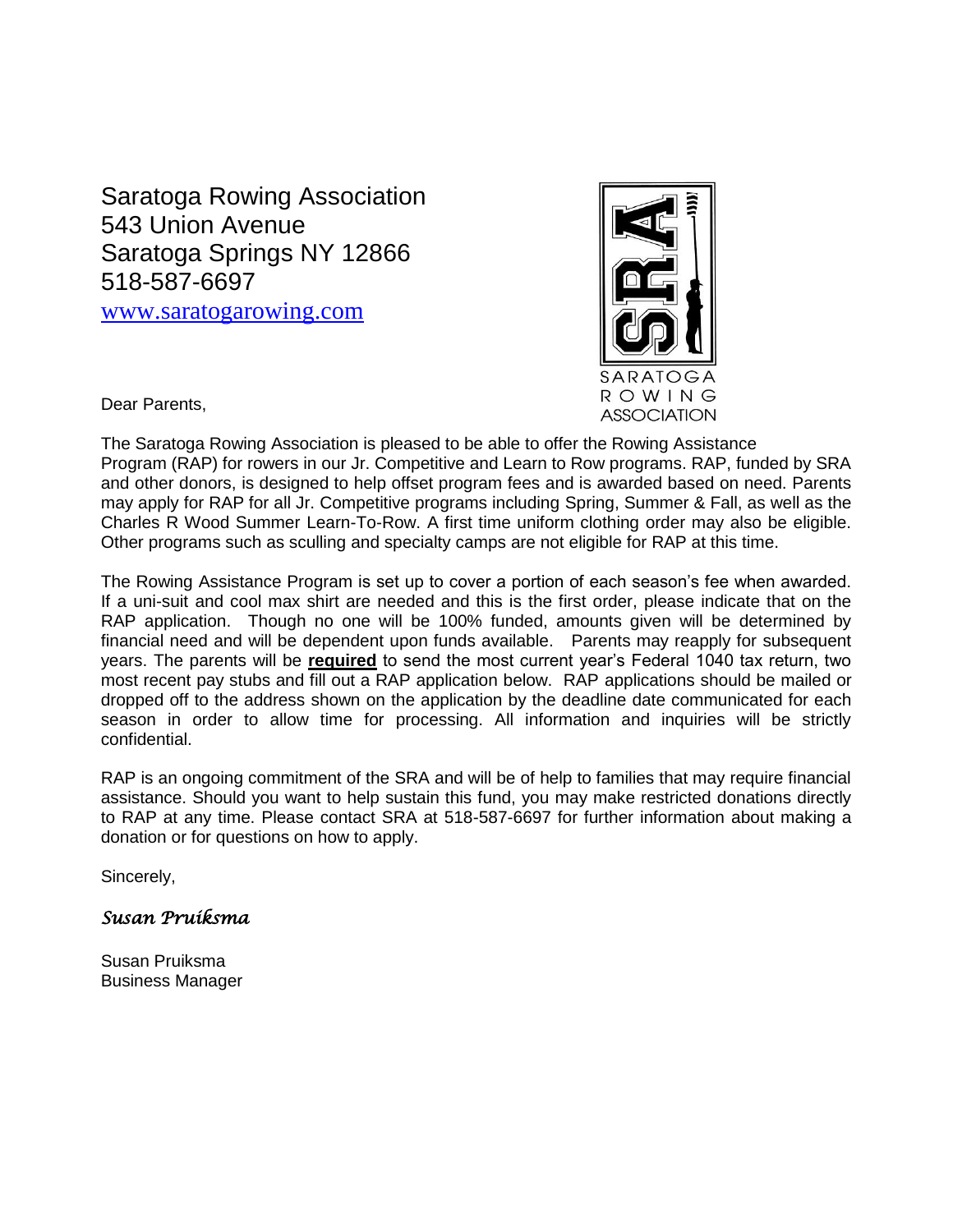# **Saratoga Rowing Association Inc. DUE BY: 8/31/19**

# **Confidential application for Rowing Assistance Program (R.A.P.)**

Please fill out the following information and attach photocopies of the necessary documents and return to Saratoga Rowing Association, c/o Susan Pruiksma, 543 Union Avenue, Saratoga Springs, NY 12866. Any costs not covered by this program will be required to be paid in full before the child can begin.

#### **Please print all information**

| ___________New application __________Membership renewal application |
|---------------------------------------------------------------------|
| Date of application: $\frac{1}{\sqrt{1-\frac{1}{2}}}$               |
|                                                                     |
| Best phone # to reach you _____________________                     |
|                                                                     |
|                                                                     |
| Phone ____________________                                          |
|                                                                     |
|                                                                     |
|                                                                     |
|                                                                     |

Applicant's place of employment: \_\_\_\_\_\_\_\_\_\_\_\_\_\_\_\_\_\_\_\_\_\_\_\_\_\_\_\_\_\_\_\_\_\_\_\_\_\_\_\_\_\_\_

Please list all persons who **live** in your household & share living expenses or meals (including yourself)

| <b>Name</b> | Relationship | Date of Birth | School/employer |
|-------------|--------------|---------------|-----------------|
|             |              |               |                 |
|             |              |               |                 |
|             |              |               |                 |
|             |              |               |                 |
|             |              |               |                 |
|             |              |               |                 |
|             |              |               |                 |
|             |              |               |                 |
|             |              |               |                 |
|             |              |               |                 |